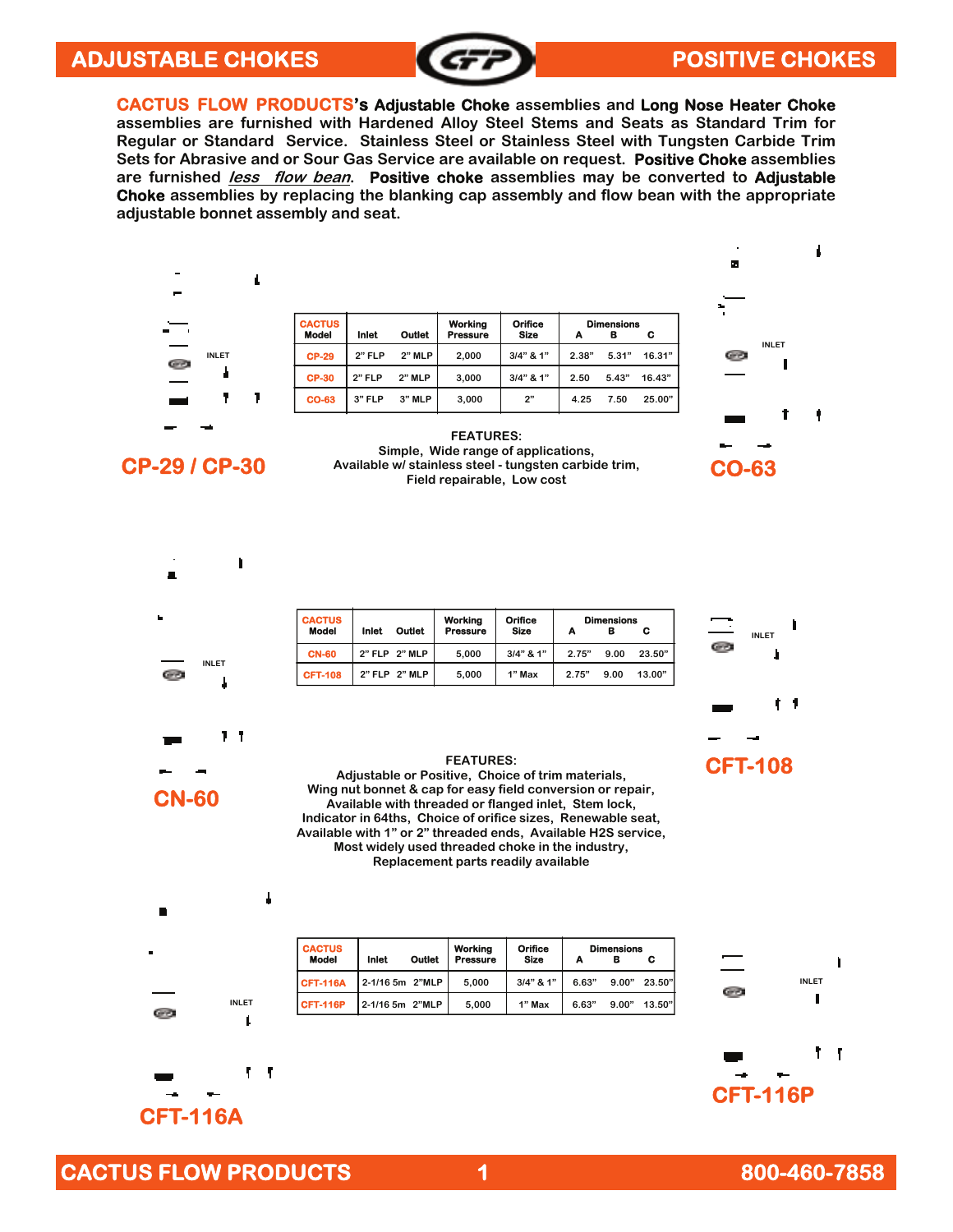

**The following Flange Chokes are available in Alloy or Full Stainless Steel Available for Standard Service or H2S Service Standard, Stainless Steel or Stainless Steel w/ Tungsten Carbide Trim** 



| <b>CACTUS</b><br><b>Model</b> | <b>Flange Size</b><br><b>Inlet &amp; Outlet</b> | Working<br><b>Pressure</b> | Orifice<br>Size | A     | <b>Dimensions</b><br>в | c      |
|-------------------------------|-------------------------------------------------|----------------------------|-----------------|-------|------------------------|--------|
| <b>CN-62</b>                  | $2 - 1/16"$ 2m                                  | 2.000                      | $3/4"$ & 1"     | 7.50" | 9.38"                  | 24.38" |
| <b>CT-1</b>                   | 2-1/16" 2m                                      | 2.000                      | 1" Max          | 7.50" | 9.38"                  | 14.50" |
| <b>CN-62</b>                  | $2 - 1/16"$ 5m                                  | 5,000                      | $3/4"$ & 1"     | 7.50" | 9.38"                  | 24.38" |
| <b>CT-1</b>                   | 2-1/16" 5m                                      | 5.000                      | 1" Max          | 7.50" | 9.38"                  | 13.88" |
| <b>CN-62</b>                  | 150 ANSI RF                                     | 275                        | $3/4"$ & 1"     | 7.50" | 9.38"                  | 24.38" |
| <b>CT-1</b>                   | <b>150 ANSI RF</b>                              | 275                        | 1" Max          | 7.50" | 9.38"                  | 14.13" |
| <b>CN-62</b>                  | 300 ANSI RF                                     | 720                        | $3/4"$ & 1"     | 7.50" | 9.38"                  | 24.38" |
| $CT-1$                        | 300 ANSI RF                                     | 720                        | 1" Max          | 7.50" | 9.38"                  | 14.13" |
| <b>CN-62</b>                  | 600 ANSI RF                                     | 1,440                      | $3/4"$ & 1"     | 7.50" | 9.38"                  | 24.38" |
| <b>CT-1</b>                   | 600 ANSI RF                                     | 1.440                      | 1" Max          | 7.50" | 9.38"                  | 14.13" |





| <b>CACTUS</b>             | <b>Flange Size</b>               |                  | Orifice<br>Workina    |                                                      |  | <b>Dimensions</b> |  |  |  |
|---------------------------|----------------------------------|------------------|-----------------------|------------------------------------------------------|--|-------------------|--|--|--|
| <b>Model</b>              | <b>Inlet &amp; Outlet</b>        | Pressure         | <b>Size</b>           | в<br>с<br>A                                          |  |                   |  |  |  |
| <b>CJWA</b><br><b>CPC</b> | $2 - 1/16"$ 5m<br>$2 - 1/16"$ 5m | 5,000<br>5.000   | $3/4"$ & 1"<br>1" Max | 9.38"<br>20.81"<br>7.50"<br>9.38"<br>7.50"<br>14.13" |  |                   |  |  |  |
| <b>CJWA</b><br><b>CPC</b> | 1-13/16" 10m<br>1-13/16" 10m     | 10.000<br>10.000 | $3/4"$ & 1"<br>1' Max | 9.19"<br>7.50"<br>21.06"<br>9.19"<br>14.13"<br>7.50" |  |                   |  |  |  |
| <b>CJWA</b><br><b>CPC</b> | 2-1/16" 10m<br>2-1/16" 10m       | 10.000<br>10.000 | $3/4"$ & 1"<br>1" Max | 9.38"<br>7.50"<br>21.38"<br>9.38"<br>16.31"<br>7.50" |  |                   |  |  |  |
| <b>CJWA</b><br><b>CPC</b> | 1-13/16" 15m<br>1-13/16" 15m     | 15,000<br>15,000 | $3/4"$ & 1"<br>1" Max | 7.38" 10.13"<br>26.06"<br>7.38" 10.13" 18.88"        |  |                   |  |  |  |
| <b>CJWA</b><br><b>CPC</b> | 2-1/16" 15m<br>$2 - 1/16" 15m$   | 15,000<br>15.000 | $3/4"$ & 1"<br>1" Max | 7.38"<br>10.13" 26.06"<br>10.13" 18.88"<br>7.38"     |  |                   |  |  |  |
|                           |                                  |                  |                       |                                                      |  |                   |  |  |  |





| <b>CACTUS</b><br><b>Model</b>  | <b>Flange Size</b><br>Inlet & Outlet | Working<br><b>Pressure</b> | <b>Orifice</b><br><b>Size</b>   | <b>Dimensions</b><br>c<br>в<br>A                       |
|--------------------------------|--------------------------------------|----------------------------|---------------------------------|--------------------------------------------------------|
| <b>CH-22A</b><br><b>CH-22P</b> | $3 - 1/8"$ 3m<br>$3 - 1/8"$ 3m       | 3.000<br>3.000             | $1", 1 - 3/4"$ & 2"<br>2'Max    | 8.88"<br>11.38"<br>30.00"<br>8.88"<br>11.38"<br>18.50" |
| <b>CH-22A</b><br><b>CH-22P</b> | $2 - 1/16"$ 5m<br>$2 - 1/16"$ 5m     | 5,000<br>5.000             | 1", 1-3/4" & 2"<br>$2"$ Max     | 9.38"<br>7.50"<br>30.00"<br>9.38"<br>7.50"<br>18.50"   |
| <b>CH-22A</b><br><b>CH-22P</b> | 2-9/16" 5m<br>2-9/16" 5m             | 5.000<br>5,000             | $1".1 - 3/4."$ & $2"$<br>2" Max | 8.88"<br>11.38" 30.00"<br>8.88"<br>11.38"<br>18.50"    |
| <b>CH-22A</b><br><b>CH-22P</b> | $3-1/8"$ 5m<br>$3-1/8"$ 5m           | 5.000<br>5.000             | 1", 1-3/4" & 2"<br>2" Max       | 8.88" 11.38"<br>30.00"<br>8.88" 11.38"<br>18.50"       |
| <b>CH-22A</b><br><b>CH-22P</b> | 2-9/16" 10m<br>2-9/16" 10m           | 10.000<br>10.000           | $1".1 - 3/4."$ & $2"$<br>2" Max | 10.38" 11.75" 30.25"<br>10.38" 11.75" 18.75"           |
| <b>CH-22A</b><br><b>CH-22P</b> | 3-1/16" 10m<br>3-1/16" 10m           | 10.000<br>10.000           | $1".1 - 3/4."$ & $2"$<br>2" Max | 10.38" 11.75" 30.25"<br>10.38" 11.75" 18.25"           |
|                                |                                      |                            |                                 |                                                        |

**CH-21 1"Max Style Chokes are available in 2000 - 15000 working pressure. 2" Max orifice chokes are also available with 3" ANSI 150 - ANSI 2500 R.F. or R.T.J.** 



**CH-22A CH-22P**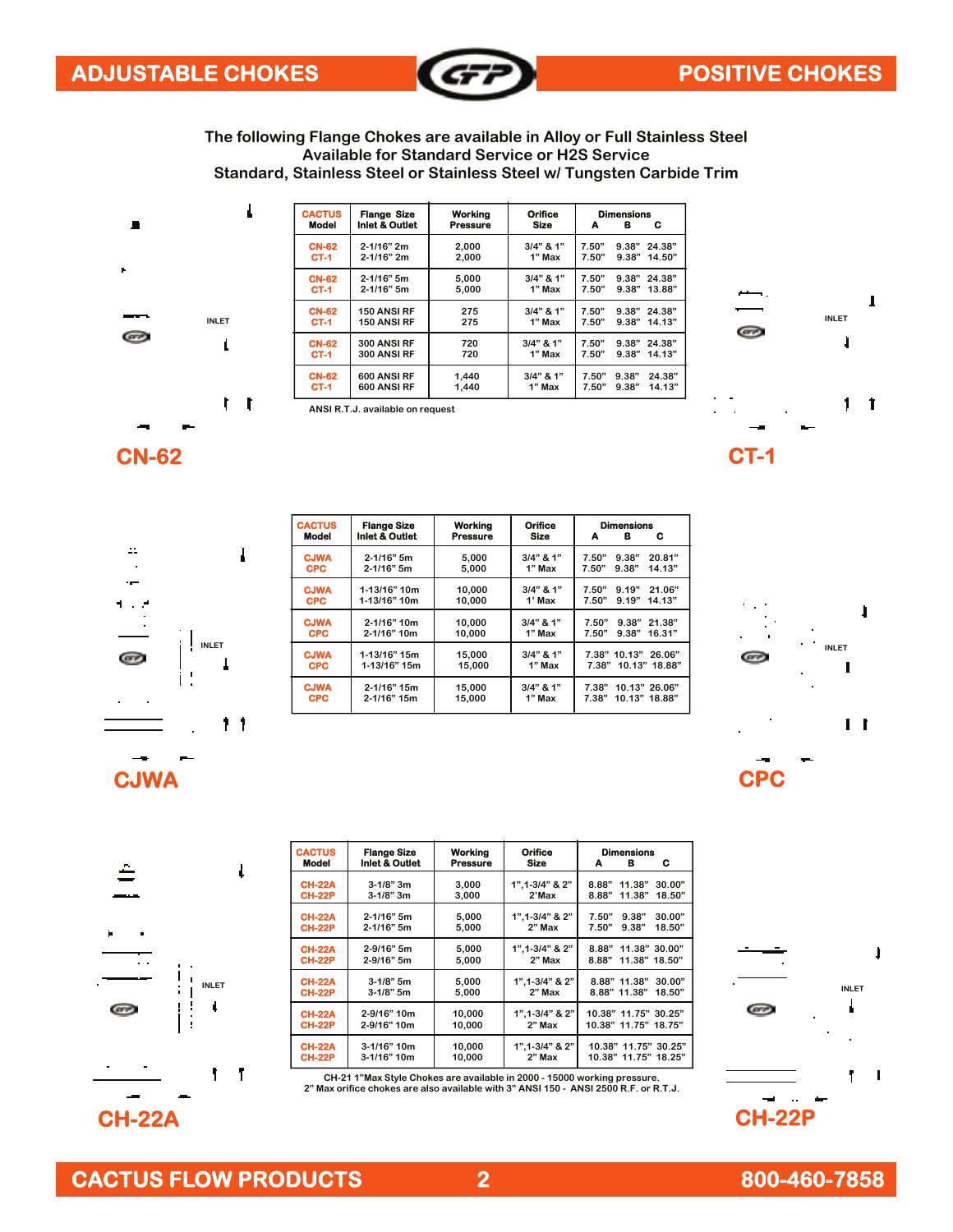

## **TYPICAL PARTS ORDERING INFORMATION**



#### **Typical Flanged End Positive Choke**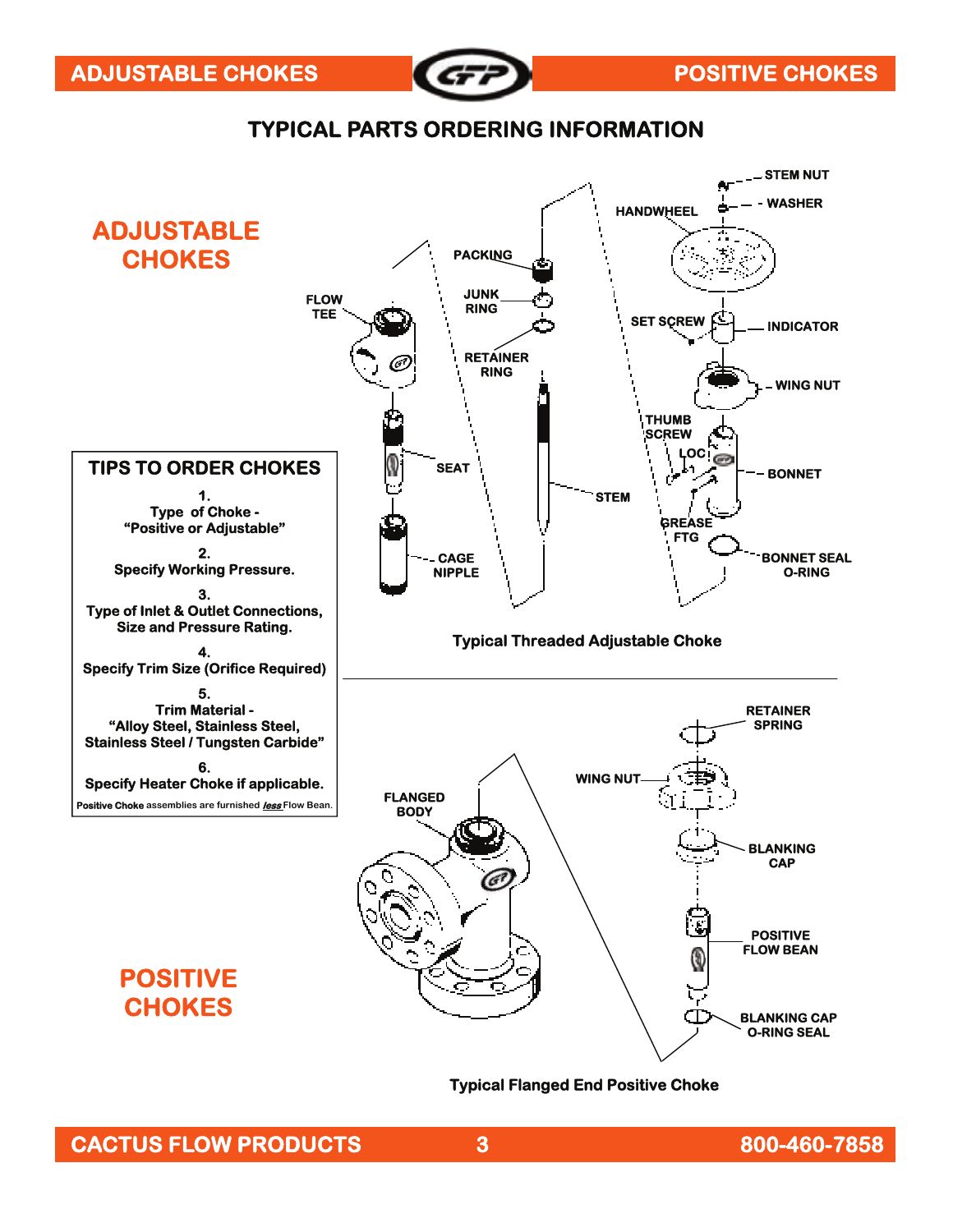

### FLOW CONTROL PARTS **CHOKE STEMS & SEATS**



**STEMS ,SEATS & OTHER TRIM SETS FOR O.E.M.'s ARE AVAILABLE ON REQUEST** 

**CFP's PART # ARE FOR 3/4" SS/TC TRIM UNLESS NOTED** 

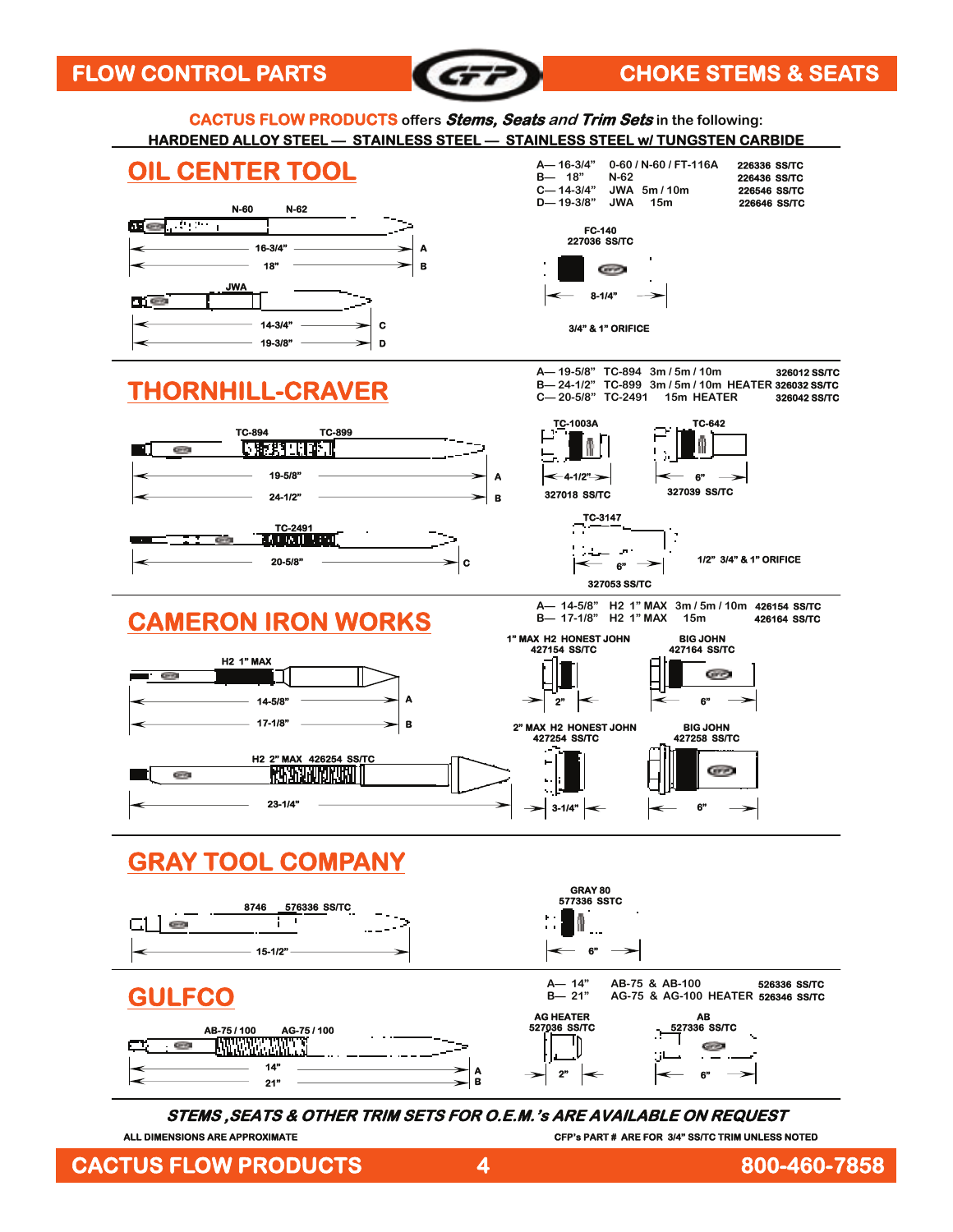

#### **CACTUS FLOW PRODUCTS offers Positive Flow Beans with the following liners:**

 **CERAMIC 6" insert Orifice sizes 4/64" — 48/64"** 

**TUNGSTEN CARBIDE** 1" insert Orifice sizes 4/64" — 128/64"<br> **TUNGSTEN CARBIDE** 6" insert Orifice sizes 4/64" — 128/64"  **TUNGSTEN CARBIDE 6" insert Orifice sizes 4/64" — 128/64"** 

#### **Available in ALLOY STEEL or STAINLESS STEEL jackets**



# **OIL CENTER TOOL**

**"FC-140" CFP #2530xx AS/CER** 



GFP

6 H.B

 $8.3006$ 

625131

674

 $6.3.8$ 

බ

෨

෨

0

ෛ

**1-11/16 HEX** 

镇

謹

្រុំ

鱸

3 ř

 $\ddot{\phantom{a}}$ 

**2-3/4** 

u

¥.

i<br>S

医生物

i

 $\frac{\pi}{2}$ 

## **THORNHILL-CRAVER**

**"TC-1017" CFP # 3539xx AS/CER** 

**"TC-1003 P" CFP #3530xx AS/CER** 

## **CAMERON IRON WORKS**

**"BIG JOHN 2" MAX" CFP #453xxx AS/CER** 

**"BIG JOHN 1" MAX" CFP #4531xx AS/CER** 

#### **GRAY TOOL COMPANY**

**"GRAY 80" CFP #5530xx AS/CER** 

**"GRAY 40" CFP #5534xx AS/CER** 

# **GULFCO**

**"RB"**

**CFP #5630xx AS/CER** 

## **NATIONAL SUPPLY**

**CFP #5730xx AS/CER** 

## **Mc EVOY & HUGH ATLAS**

**"R" CFP #4630xx AS/CER** 

**ALL DIMENSIONS ARE APPROXIMATE** 

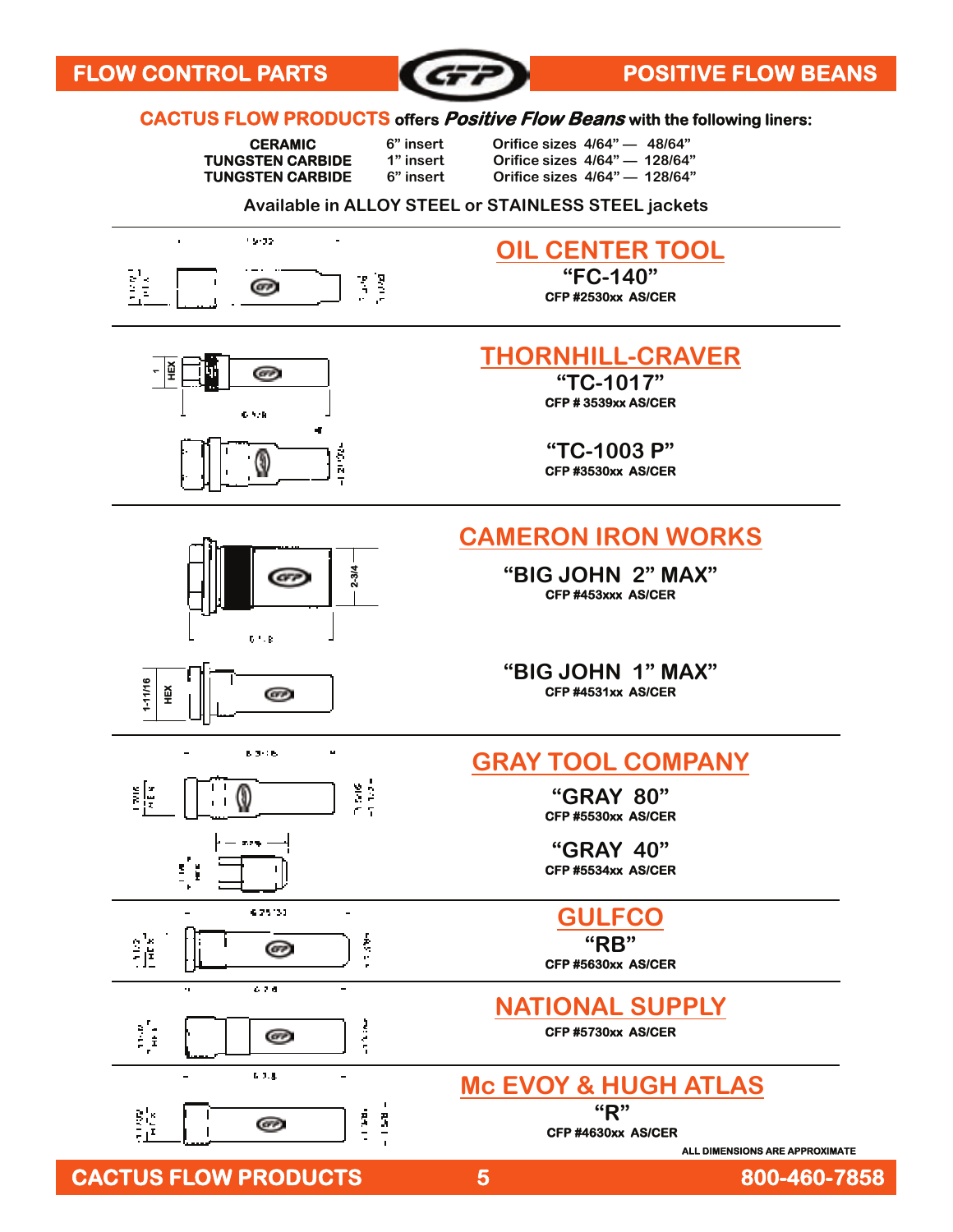



 **CACTUS FLOW PRODUCTS 6 800-460-7858**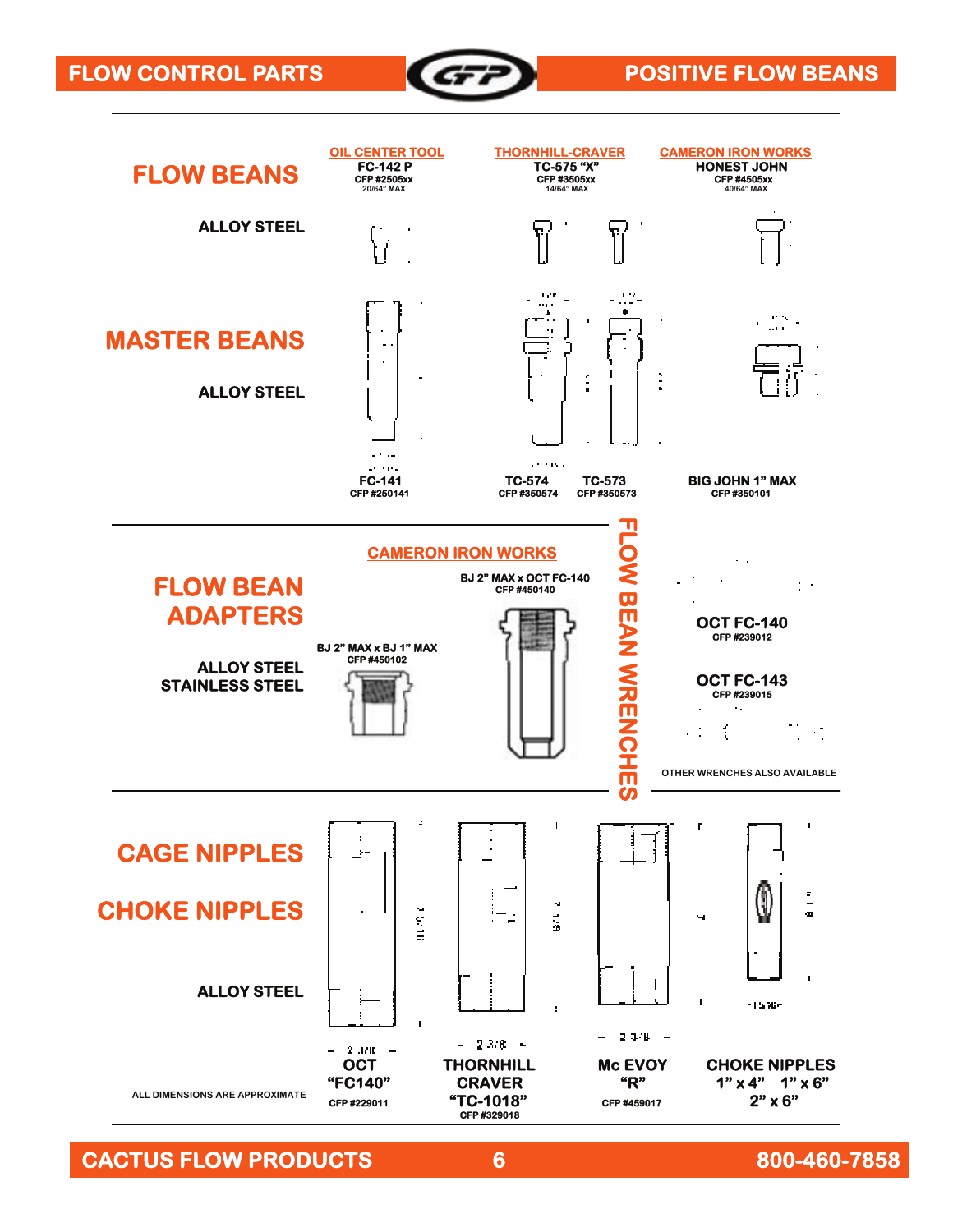

# **LONG NOSE HEATER CHOKES**



#### **TYPICAL PARTS ORDERING INFORMATION**



**Typical Threaded Long Nose Heater Choke**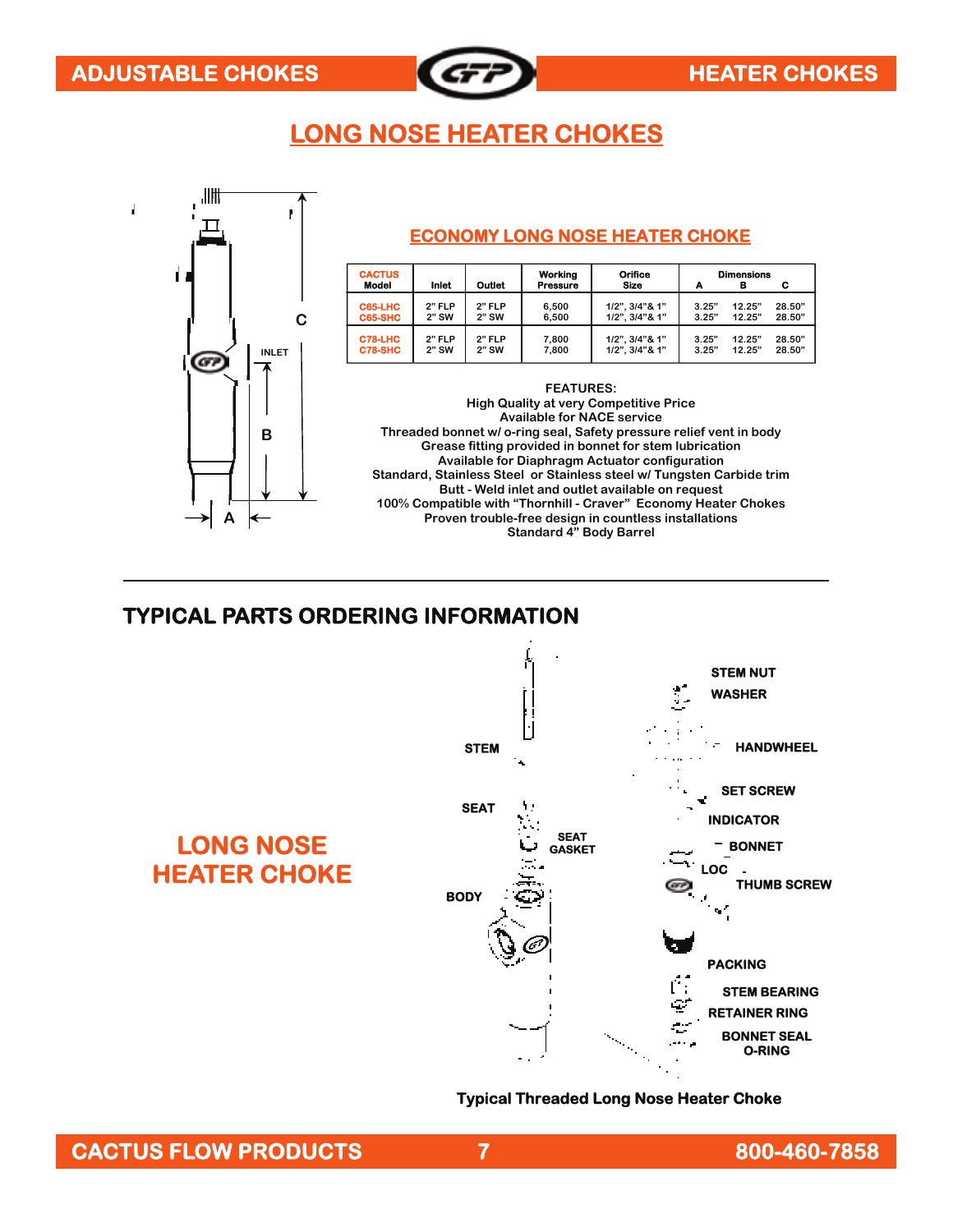

**CACTUS FLOW PRODUCTS's "Long Nose Heater Choke" uses the principle of the additional length of the choke body when installed on an indirect fired heater. The outlet of the choke is attached directly to the tubing coils inside of the heater, allowing the choke seat area to be immersed into the heated water bath of the heater. The heat generated by the water bath minimizes the severe refrigerating action when high pressure natural gas is metered through a small orifice.** 

## **CACTUS 10,000 CWP LONG NOSE HEATER CHOKE**



**CACTUS ALSO OFFERS A 15,000 CWP LONG NOSE HEATER**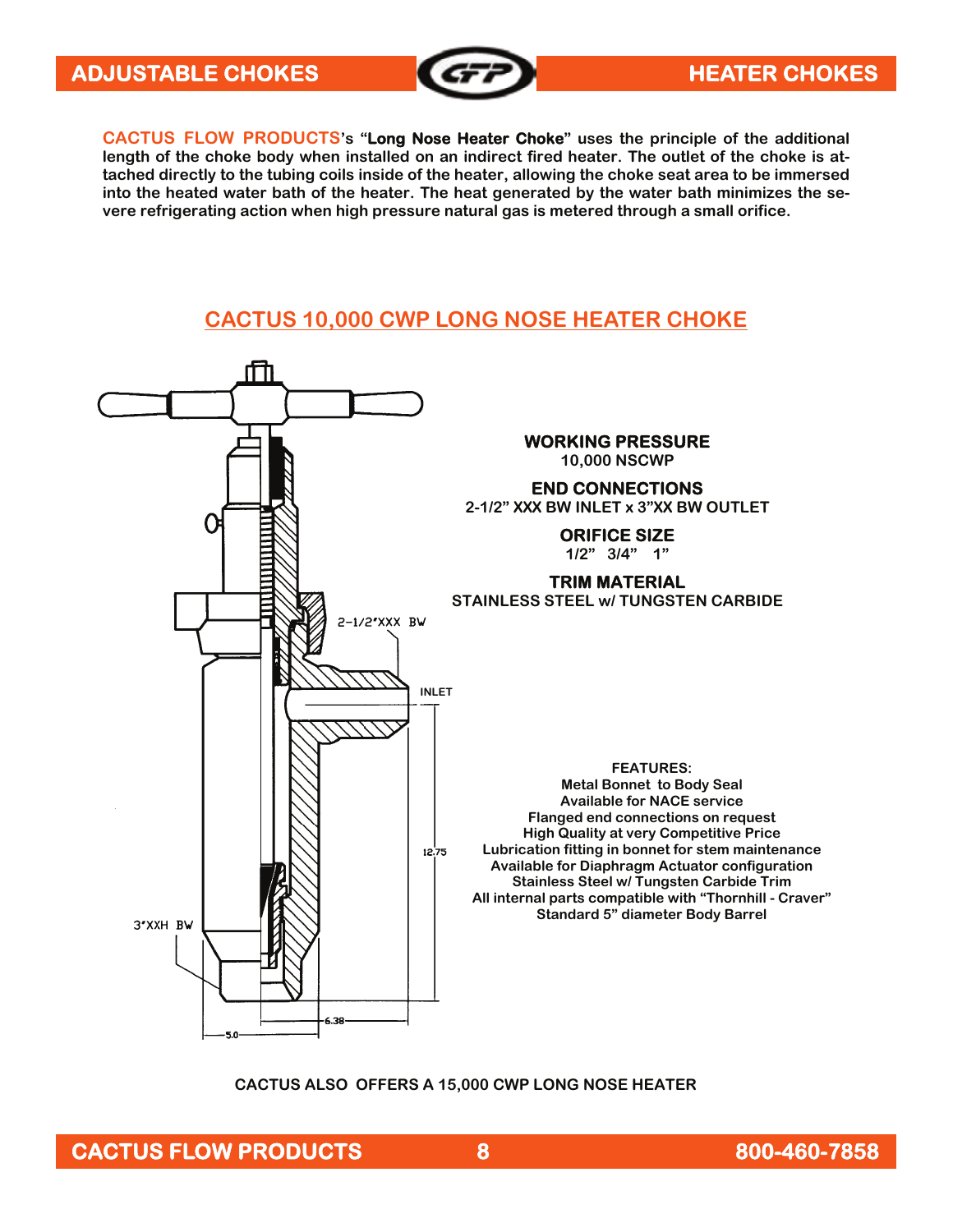

 **CACTUS FLOW PRODUCTS offers our "TARGET" Adjustable Choke with the following:**

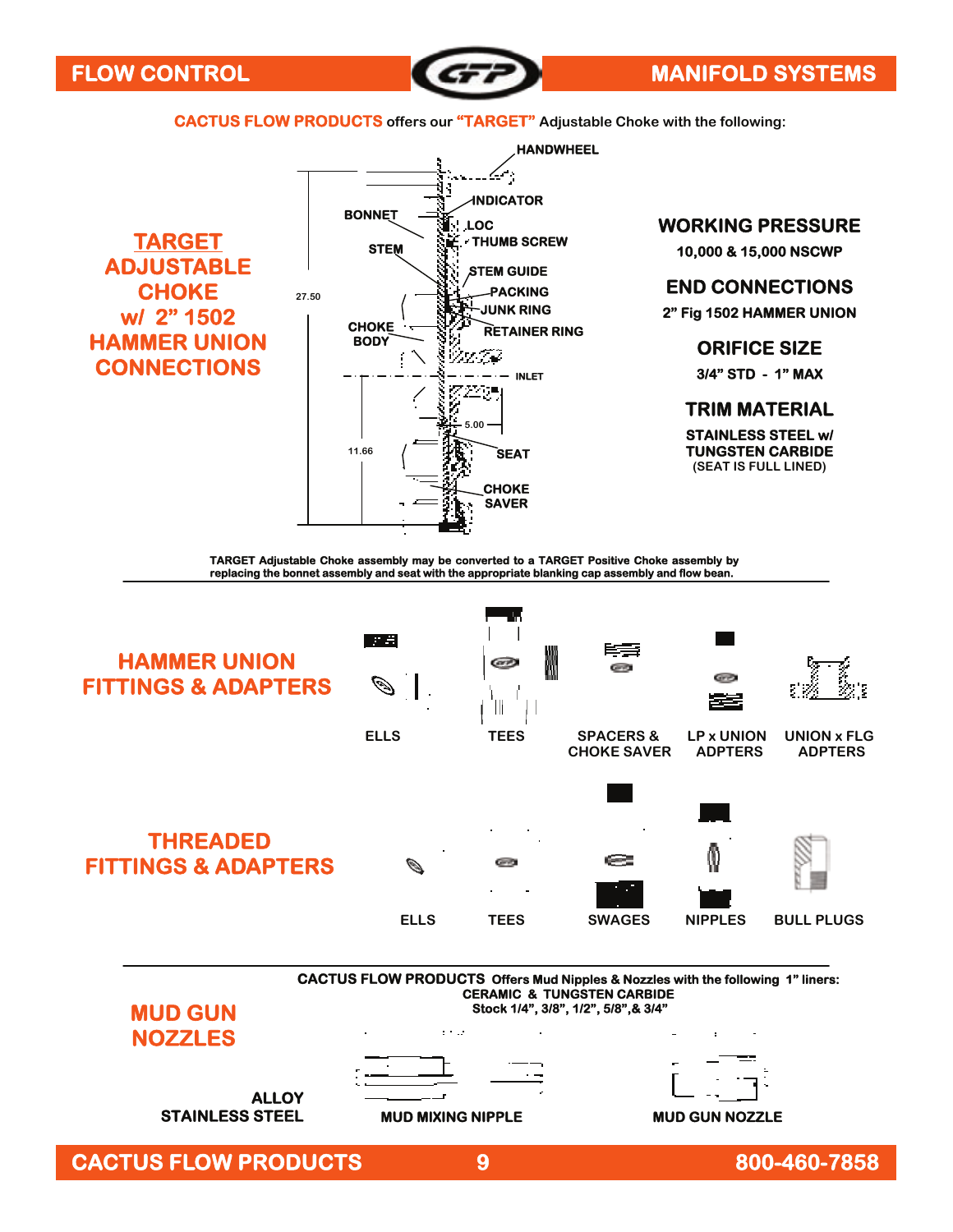

# FLOW CONTROL **TARGET PLUG VALVE**

### **TARGET PLUG VALVE**

**FEATURES: Proven Design for Manifolding and Controlling High Pressure Fracturing, Acidizing, and Cementing Flowback and Well-Testing Low Torque - 1/4 Turn for open or close Available Union, Threaded, or Flange Ends Parts Interchange with other like OEM's Pneumatic or Hydraulic Actuators are available Available for H2S (NACE) Service In-Line Maintenance or Repair** 



#### **TARGET VALVE SPECIFICATIONS**

| <b>VALVE</b> | <b>END</b>         | <b>WORKING</b>  |                 | Wt         |       |      |      |      |      |                |
|--------------|--------------------|-----------------|-----------------|------------|-------|------|------|------|------|----------------|
| <b>SIZE</b>  | <b>CONNECTIONS</b> | <b>PRESSURE</b> | <b>SERVICE</b>  | <b>LBS</b> | A     | D    | E    | F    | G    | A              |
| 1"           | 1" 1502 FxM        | 15,000          | <b>STANDARD</b> | 42         | 10.56 | 4.69 | 4.56 | 1.00 | 5.38 |                |
| 4"           | 2" 1502 FxM        | 15,000          | <b>STANDARD</b> | 52         | 10.56 | 4.69 | 4.56 | 1.00 | 5.38 | H <sub>2</sub> |
| 2"           | 2" 1502 FxM        | 15,000          | <b>STANDARD</b> | 97         | 13.88 | 5.34 | 5.50 | 2.06 | 7.00 |                |
| 2"           | 2"LP FEMALE        | 10.000          | <b>STANDARD</b> | 75         | 8.50  | 5.34 | 5.50 | 2.06 | 7.00 |                |

٠.

**AVAILABLE FOR H2S SERVICE** 



#### **TARGET VALVE Replacement Parts List**

| No. | <b>Description</b>    | Qty          | <b>Std Service</b>  | <b>H2S Service</b> |
|-----|-----------------------|--------------|---------------------|--------------------|
| 8   | Adj Nut O-Ring        | 1            | Buna N              | <b>Nitrile</b>     |
| 9   | <b>Plug Stem Seal</b> | $\mathbf{2}$ | Buna N              | <b>Nitrile</b>     |
| 10  | Inserts (2 per set)   | 1            | <b>Ductile Iron</b> | Ni Alum Brz        |
| 11  | Insert O-Ring         | $\mathbf{2}$ | <b>Buna N</b>       | <b>Nitrile</b>     |
| 12  | Plug                  | 1            | 17-4 PH             | 17-4 PH            |
|     | Seal Kit 8,9,11       | 1            |                     |                    |
|     | Repair Kit 8-12       | 1            |                     |                    |